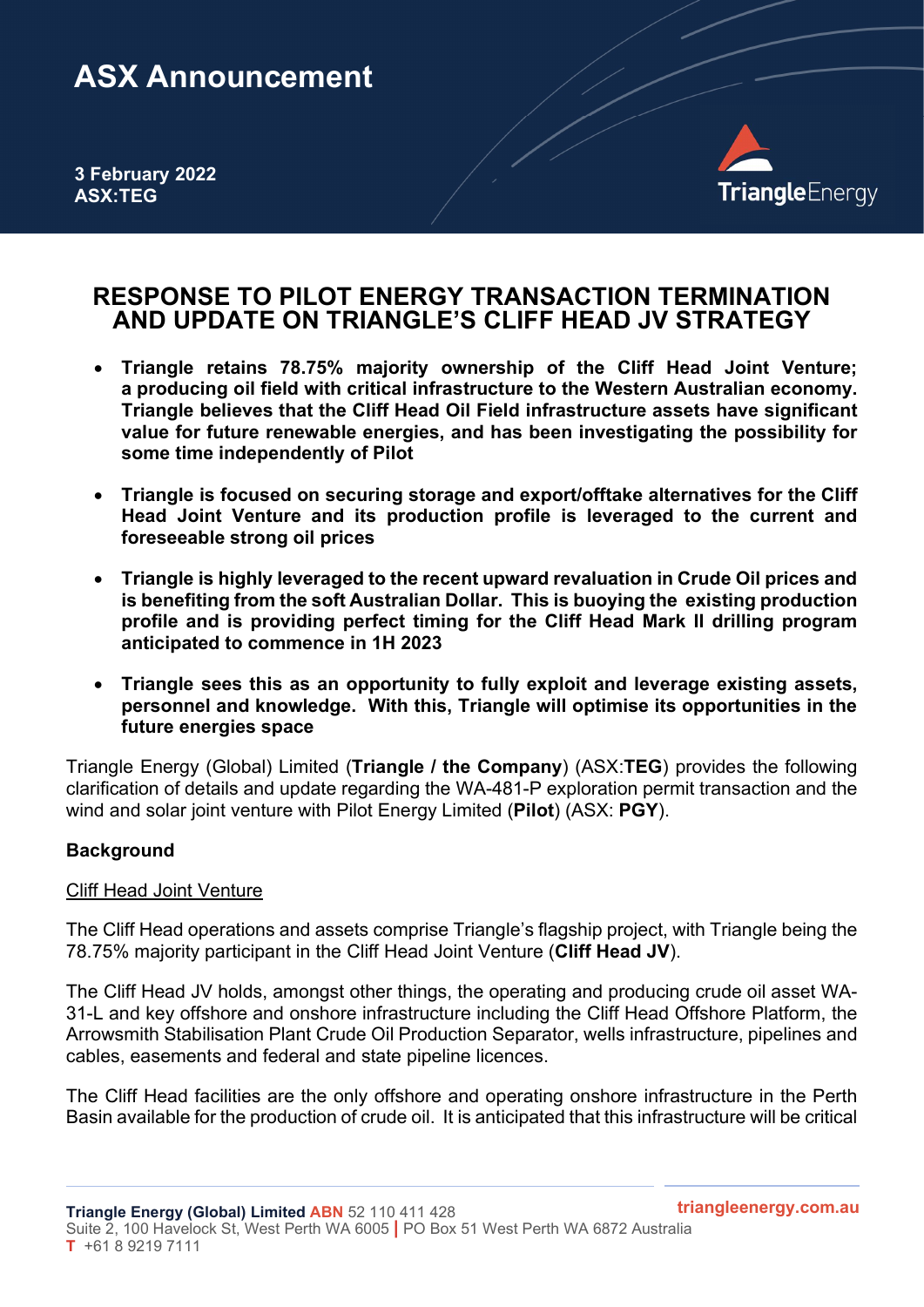

for any future green energies focused development in Western Australia, whether it be wind, solar or hydrogen.

Triangle is the majority owner of the Cliff Head JV, with a 78.75% interest. The structure of the Cliff Head JV is as follows:

- 57.5% is held directly by wholly owned subsidiaries of Triangle; and
- 42.5% is held directly by Triangle Energy (Operations) Pty Ltd (TEO), which is also the registered operator of the Cliff Head JV.

TEO is indirectly held on a 50/50 basis by Triangle and Pilot.

Accordingly, Triangle holds a total majority interest of 78.75% in the Cliff Head JV while Pilot retains a minority interest of 21.25%.

#### WA-481-P Exploration Permit and Wind and Solar Joint Venture

On 9 November 2020, Triangle announced that:

- Triangle had entered into an agreement with Pilot pursuant to which Triangle would acquire a 78.75% interest in offshore Perth Basin exploration permit WA-481-P, which is located immediately adjacent to, and is contiguous with the Cliff Head Oil Field (Sale & Purchase Agreement).
- Pilot was the 60% owner and operator of WA-481-P and had entered into agreements with Key Petroleum Limited (ASX: KEY) (Key) to acquire the remaining 40%. Completion of the transaction between Pilot and Triangle was subject to completion of the agreement between Pilot and Key. Triangle understands that as at today, the transfer from Key to Pilot has not been approved by NOPTA.
- The transfers of WA-481-P from Key to Pilot and in turn from Pilot to Triangle, remained subject to regulatory approvals.
- Triangle and Pilot also agreed to form a joint venture to assess the feasibility of a largescale wind and solar project that would utilise the Cliff Head JV infrastructure (Wind & Solar JV).

Refer to Triangle's announcements of 9 November 2020 and 11 May 2021 and quarterly activities reports of 31 January 2022, 29 October 2021, 30 April 2021, and 29 January 2021 for additional background information.

On 21 January 2022, Triangle announced that the National Offshore Petroleum Titles Administrator (NOPTA) had notified Triangle and Pilot that, based on the information that it had received to date, it presently intended to refuse to approve the transfers of WA-481-P involving Key, Pilot, Triangle and TEO. NOPTA invited further submissions to be made, which would be considered in deciding whether to approve or refuse the transfer application. Triangle representatives subsequently met with representatives from NOPTA and NOPTA granted Pilot and Triangle until 4 March 2022 to provide submissions.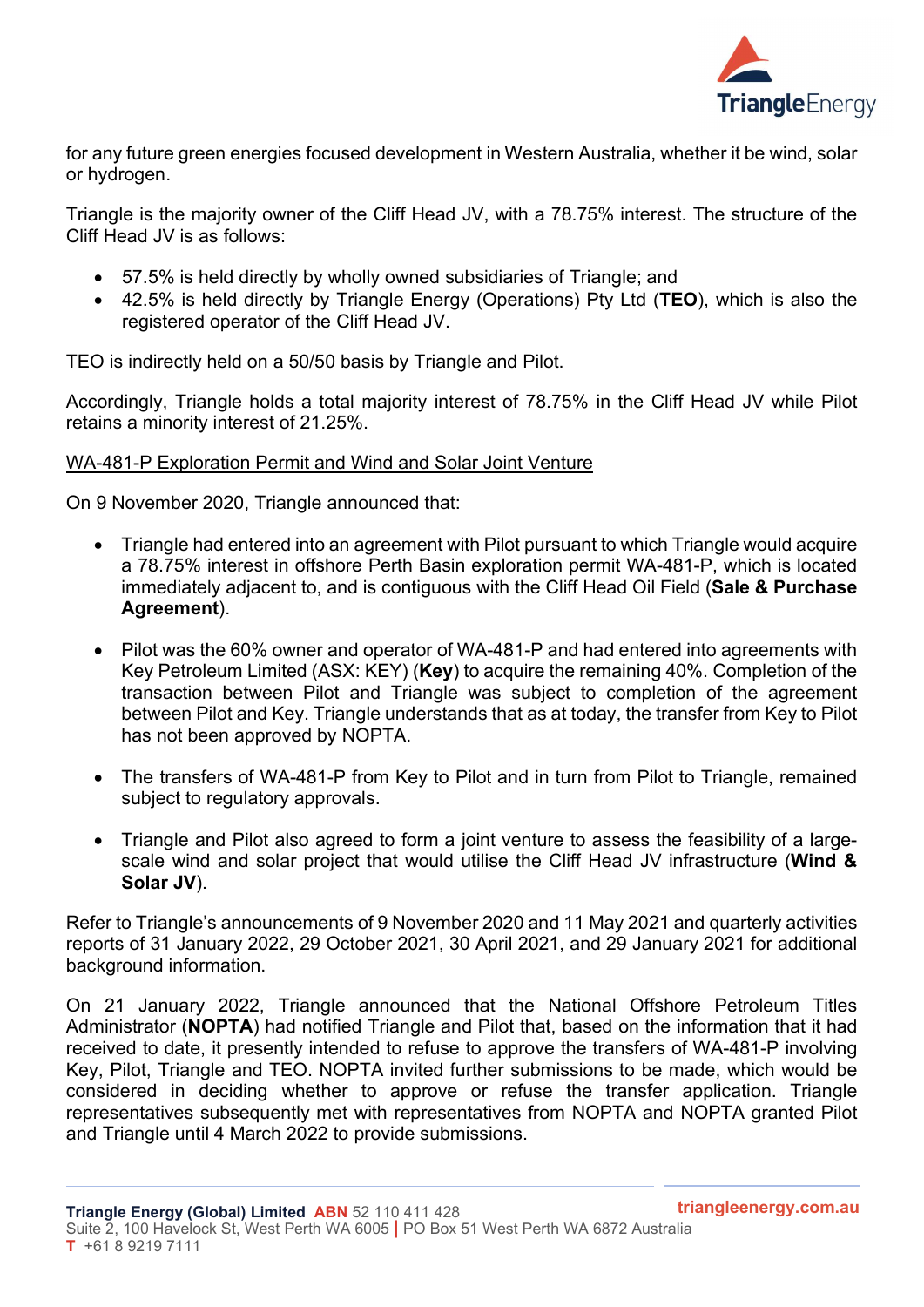

### Termination of Sale & Purchase Agreement

On 2 February 2022, Pilot notified Triangle that it elected to terminate the Sale & Purchase Agreement, purportedly on the basis of NOPTA's position and the conditions precedent to the Sale & Purchase Agreement not being satisfied before the cut-off date.

That Pilot chose to take this action, before the NOPTA regulatory approval process had completed, is contrary to Triangle's strategy and disappointing. The inference by Pilot in its announcement of 2 February 2022 that NOPTA was unlikely to approve the transfer fails to address the fact that the process had until recently been managed by Pilot. Triangle was in the process of providing NOPTA the information it had requested, within the agreed timeframe. Based on the latest discussion between Triangle and the authorities (NOPTA) and the progress on defining export/offtake strategies after the BP storage agreement cessation, Triangle considers that it had a reasonable basis to expect that any concerns regarding its financial capacity could have been adequately addressed in its submissions which were due to be provided to NOPTA by 4 March 2022.

Triangle intends to continue preparing this submission to NOPTA demonstrating Triangle's ability to meet its decommissioning liabilities and continue developing its broader Perth Basin energy expansion strategy.

## Cliff Head JV Storage and Offtake Update

As announced on 29 November 2021, BP Kwinana indicated to the Cliff Head JV that it did not intend to extend the term of the Storage Agreement past 22 April 2022, the end date of the initial one-year term (as announced on 22 April 2021). As the term of the Offtake Agreement signed with BP Singapore is aligned with the term of the Storage Agreement, this will also terminate as at the same date, after the next crude oil lifting by BP Singapore scheduled for April 2022.

The Triangle management team have made considerable progress on behalf of the Cliff Head JV towards securing alternate storage and export/offtake strategies both domestically and internationally to ensure that the Cliff Head JV continues oil production and maintain continuous operations.

### Flexible Feed Renewable Fuel Refinery – Front End Engineering and Design Update (FEED)

Triangle is well advanced in its investigation into the potential to establish a modern, modular renewable fuel refinery by leveraging the Cliff Head JV's existing infrastructure. The proposed 5,000 barrel per day facility would be suitable for bio-crude fuel stocks including crude product from the Cliff Head JV as well as crude and condensate from other producers in the Mid-West of Western Australia.

A Concept Study and Pre-FEED Study has been completed and the Company is expected to complete the FEED stage during the second quarter of 2022 (for further information please refer to the Company's December 2021 Quarterly Report).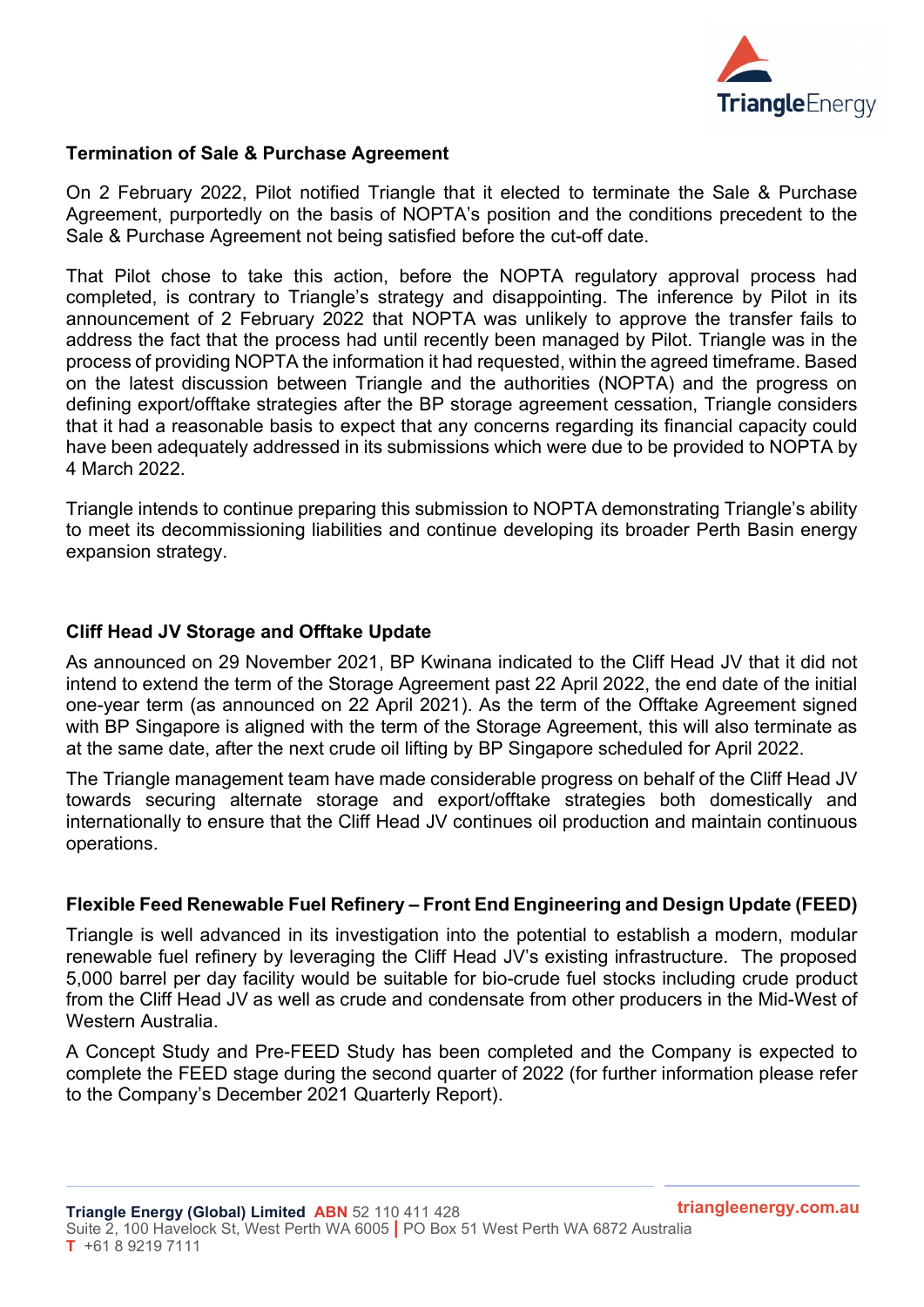

#### Cliff Head Mark II

The current oil price provides strong support for the well planning for drilling of the Cliff Head satellite wells.

Three attractive drilling opportunities were developed from the previously completed Cliff Head Renewal Project (CHRP), the South-East Nose development, West High/West Flank appraisal/development (Western Development) and Mentelle Updip exploration prospect. Success with these opportunities could materially increase production and extend the life of the Cliff Head Oil Field. A fourth opportunity, Catts prospect, is also technically mature but dependent on SE Nose drilling results.

The Select phase work is complete and the well planning is moving into detailed design. Drilling is targeted for 1H 2023.

### Renewable Energy Strategy

Due to the termination of the Sale & Purchase Agreement, the Wind & Solar JV with Pilot is also terminated.

As announced on 9 November 2020, the Wind & Solar JV was Triangle's first joint venture into assessing the feasibility of a renewables project utilising the Cliff Head JV infrastructure.

Triangle does not consider that the termination of the Wind & Solar JV with Pilot is material to Triangle for numerous reasons including the following:

- Triangle is the majority participant in the Cliff Head JV. Pilot is a minority indirect participant and has no contractual right to commit the Cliff Head JV or its infrastructure to any particular renewables project.
- Triangle, independently of Pilot, has reviewed the infrastructure assets and considers there is significant material value and potential in the Cliff Head JV infrastructure for wind, solar and hydrogen projects. Furthermore, Triangle sees the potential for future re-purposing of the infrastructure and tenures at End of Field Life for renewables projects.
- The Cliff Head facilities are the only offshore and operational onshore infrastructure in the highly prospective and under-explored Perth Basin and are therefore critical for any exploration success or development in the surrounding area. Triangle also sees significant potential value in the utilisation of the Cliff Head infrastructure for potential renewable energy ventures given the limited existing infrastructure available and its strong operational track-record in the Perth Basin.
- As previously announced by Triangle, any transition of the Cliff Head JV into renewable energy will require amongst other things, additional financing, and appropriate partners. The termination of the Wind & Solar JV with Pilot enables the Cliff Head JV to examine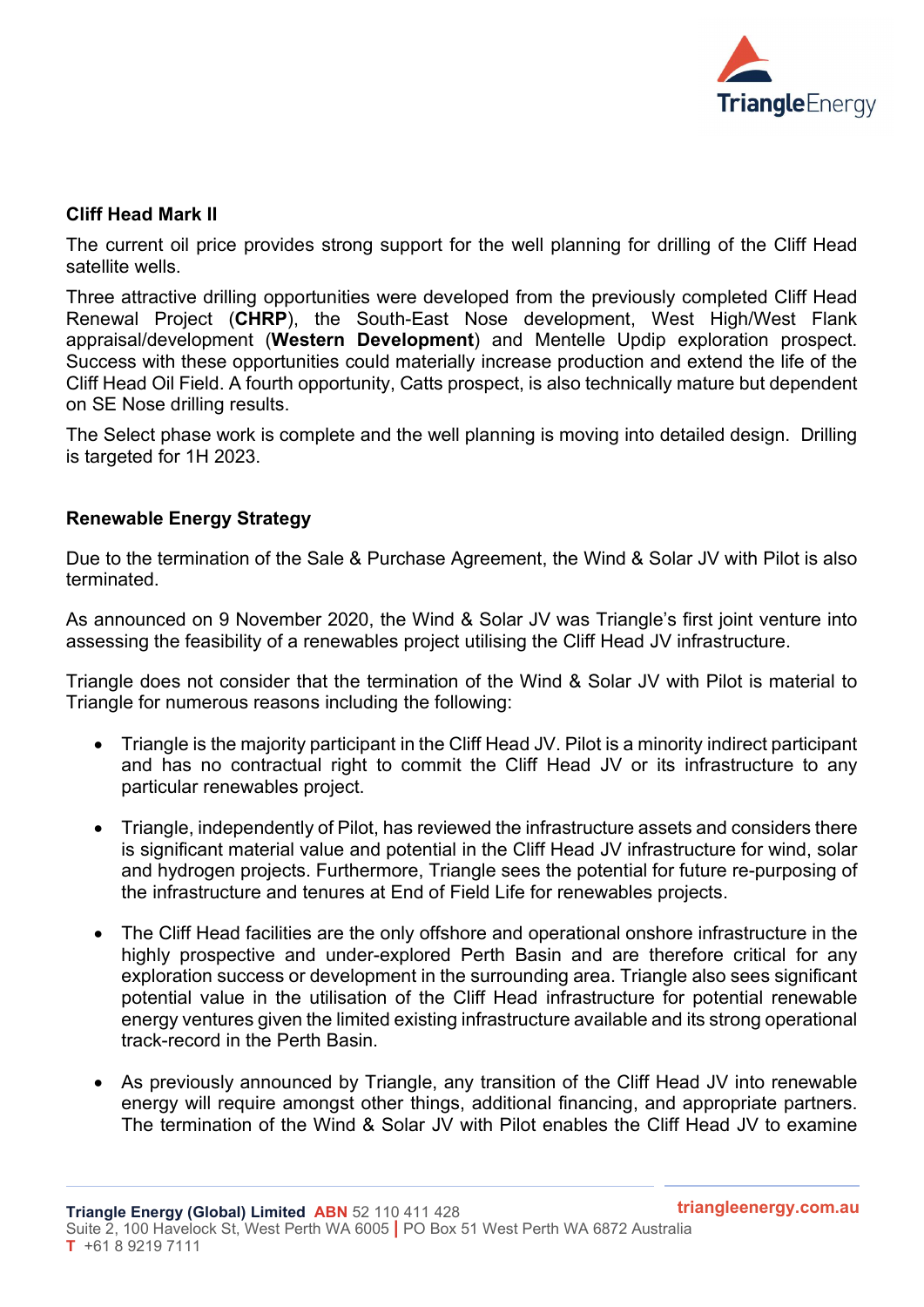

renewable energy opportunities with alternative partners with proven experience and strong balance sheets in the renewables sector and access to funding.

 There is limited framework around the substantial regulatory hurdles to become a largescale renewables project. Whilst legislation has recently been passed in relation to offshore electricity infrastructure, it does not come into effect until mid-2022 and the regulations that govern the licensing scheme, and include the details around the application for and grant of a licence, have not yet been released. Accordingly, there remains significant uncertainty as to the regulatory hurdles that will need to be satisfied to progress any renewables operations (including the timing of any approvals).

However, Triangle, as an existing energy producer and infrastructure owner, believes it is in good stead to satisfy any regulatory requirements. Triangle understands that NOPTA notified Pilot on 21 September 2021 that its preliminary view was to refuse Pilot's application for approval of the Access and Cooperation Deed (which set out, amongst other things, the terms and conditions for the coordination between the Cliff Head JV, the Wind & Solar JV and Pilot). The basis of the proposed refusal was that neither Pilot nor the Wind & Solar JV:

- o are engaged in carrying out petroleum or greenhouse gas activities licensed under the Offshore Petroleum and Greenhouse Gas Storage Act 2006; or
- o a holder of a statutory licence or right under any other legislation to engage in offshore activities in the areas the subject of the Deed.

Pilot did not advise Triangle of NOPTA's initial position until December 2021, following Triangle requesting a copy of all relevant correspondence. Pilot has also failed to provide Triangle with any subsequent information to suggest that any such approvals are likely to be granted.

Accordingly, while Triangle's strategy for the Cliff Head JV includes the consideration of renewable energy opportunities, this is by necessity a longer-term strategy that is subject to detailed regulatory processes and funding requirements. Any transition into renewable energy by the Cliff Head JV may also require consultation with ASX by the joint venture participants as to the application of Chapter 11 of the ASX Listing Rules.

As and when Triangle elects to pursue future material opportunities in renewable energies, it will provide appropriate disclosure regarding the regulatory and funding risks applicable, and the grounds upon which it considers it has a reasonable basis to consider that such opportunity is likely to materialise.

Triangle's immediate focus is on progressing the interim offtake arrangements on behalf of the Cliff Head JV. This work is progressing well and is the priority of the Triangle team. Triangle looks forward to providing further updates as the arrangements progress, in accordance with its continuous disclosure obligations.